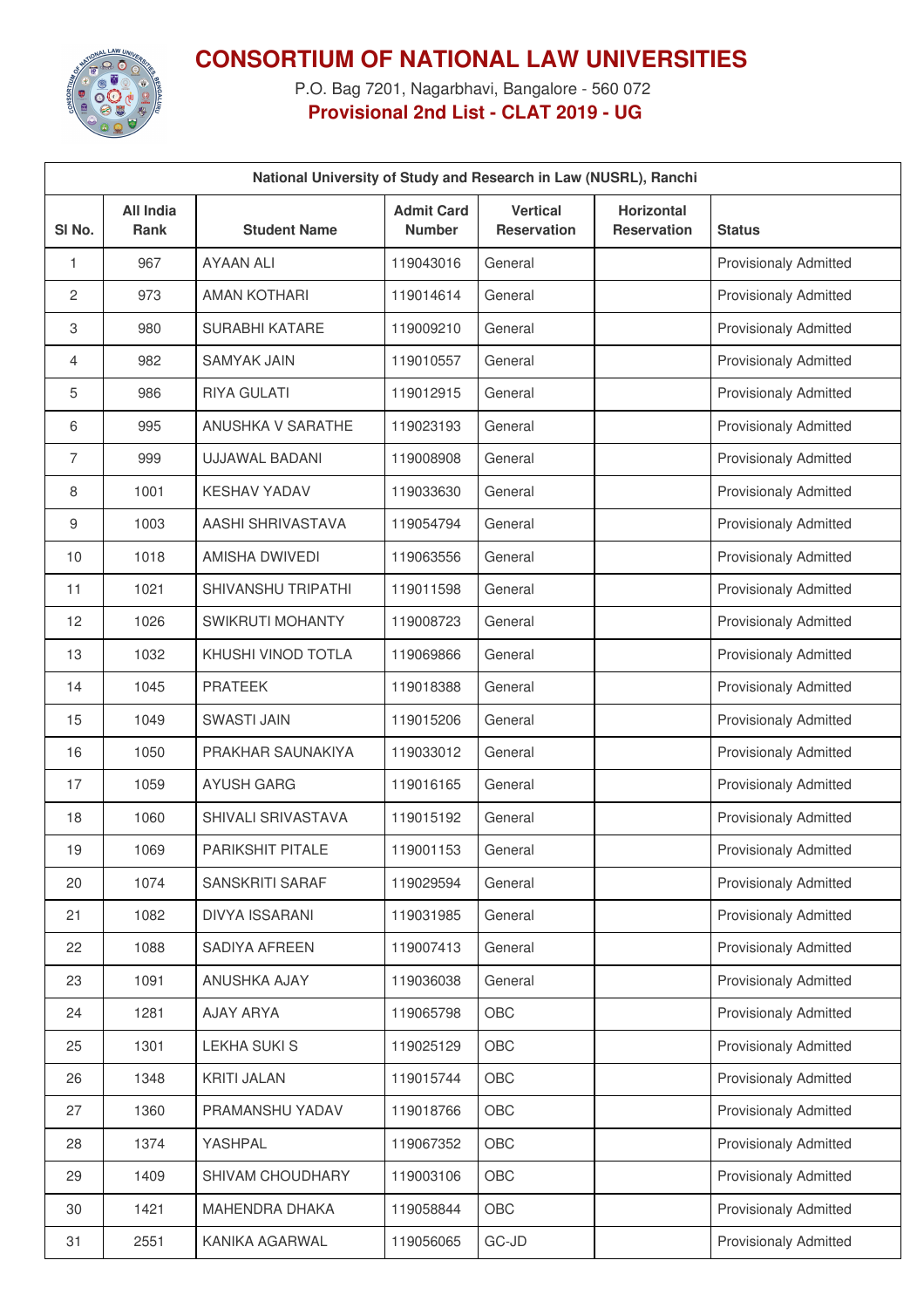| National University of Study and Research in Law (NUSRL), Ranchi |                          |                         |                                    |                                       |                                         |                              |  |
|------------------------------------------------------------------|--------------------------|-------------------------|------------------------------------|---------------------------------------|-----------------------------------------|------------------------------|--|
| SI <sub>No.</sub>                                                | <b>All India</b><br>Rank | <b>Student Name</b>     | <b>Admit Card</b><br><b>Number</b> | <b>Vertical</b><br><b>Reservation</b> | <b>Horizontal</b><br><b>Reservation</b> | <b>Status</b>                |  |
| 32                                                               | 2621                     | <b>NANDINI TIBREWAL</b> | 119032067                          | GC-JD                                 |                                         | <b>Provisionaly Admitted</b> |  |
| 33                                                               | 2691                     | <b>KUMAR SATYAM</b>     | 119025188                          | GC-JD                                 |                                         | <b>Provisionaly Admitted</b> |  |
| 34                                                               | 2705                     | <b>JAI SINGH</b>        | 119003133                          | GC-JD                                 |                                         | <b>Provisionaly Admitted</b> |  |
| 35                                                               | 2773                     | PRAGYA GARGEE           | 119052905                          | GC-JD                                 |                                         | <b>Provisionaly Admitted</b> |  |
| 36                                                               | 2774                     | <b>KUSH TANEJA</b>      | 119005773                          | GC-JD                                 |                                         | <b>Provisionaly Admitted</b> |  |
| 37                                                               | 2811                     | <b>AYUSH KUMAR</b>      | 119011550                          | GC-JD                                 |                                         | <b>Provisionaly Admitted</b> |  |
| 38                                                               | 2835                     | <b>TAVISHI SINGH</b>    | 119007011                          | GC-JD                                 |                                         | <b>Provisionaly Admitted</b> |  |
| 39                                                               | 4506                     | <b>SHREY SHALIN</b>     | 119056937                          | <b>BC-JD</b>                          |                                         | <b>Provisionaly Admitted</b> |  |
| 40                                                               | 8243                     | <b>CHANDAN KUMAR</b>    | 119061462                          | EBC-JD                                |                                         | <b>Provisionaly Admitted</b> |  |
| 41                                                               | 10339                    | <b>VINAY SHAKYAWAR</b>  | 119011575                          | SC                                    |                                         | <b>Provisionaly Admitted</b> |  |
| 42                                                               | 10397                    | <b>ANKITA CHOUDHARY</b> | 119002255                          | SC                                    |                                         | <b>Provisionaly Admitted</b> |  |
| 43                                                               | 10531                    | <b>HARSHAL KUMAR</b>    | 119016755                          | SC                                    |                                         | <b>Provisionaly Admitted</b> |  |
| 44                                                               | 10705                    | ANAMIKA DINKAR          | 119052608                          | SC                                    |                                         | <b>Provisionaly Admitted</b> |  |
| 45                                                               | 10712                    | <b>JYOTI RANI</b>       | 119025912                          | SC                                    |                                         | <b>Provisionaly Admitted</b> |  |
| 46                                                               | 10882                    | <b>SAKSHI LAMORIA</b>   | 119009419                          | SC                                    |                                         | <b>Provisionaly Admitted</b> |  |
| 47                                                               | 10990                    | RAHUL GAUTAM            | 119034983                          | SC                                    |                                         | <b>Provisionaly Admitted</b> |  |
| 48                                                               | 18000                    | ADITYA JAURWAL          | 119076631                          | <b>ST</b>                             |                                         | <b>Provisionaly Admitted</b> |  |
| 49                                                               | 18557                    | <b>AMAN MEENA</b>       | 119029201                          | <b>ST</b>                             |                                         | <b>Provisionaly Admitted</b> |  |
| 50                                                               | 20934                    | <b>SHARAD VERMA</b>     | 119027831                          | SC-JD                                 |                                         | <b>Provisionaly Admitted</b> |  |
| 51                                                               | 22600                    | ANIRUDDHA MONDAL        | 119010288                          | SC-JD                                 |                                         | <b>Provisionaly Admitted</b> |  |
| 52                                                               | 30432                    | SAJAL NIDHI BARA        | 119006255                          | ST-JD                                 |                                         | <b>Provisionaly Admitted</b> |  |
| 53                                                               | 31133                    | <b>UTTAM SAH GOND</b>   | 119071649                          | ST-JD                                 |                                         | <b>Provisionaly Admitted</b> |  |
| 54                                                               | 31557                    | ARADITYA SETH           | 119002525                          | SC                                    | PWD <sup>*</sup>                        | <b>Provisionaly Admitted</b> |  |
| 55                                                               | 32184                    | <b>DEEPTI TIRKEY</b>    | 119014330                          | ST-JD                                 |                                         | <b>Provisionaly Admitted</b> |  |
| 56                                                               | 33124                    | YUVRAJ SHARMA           | 119053433                          | OBC                                   | PWD <sup>*</sup>                        | Provisionaly Admitted        |  |
| 57                                                               | 33285                    | PRADUMAN                | 119071212                          | OBC                                   | PWD <sup>*</sup>                        | <b>Provisionaly Admitted</b> |  |
| 58                                                               | 33696                    | PRATIBHA KUMARI         | 119063873                          | ST-JD                                 |                                         | Provisionaly Admitted        |  |
| 59                                                               | 35002                    | PRACHI TOPPO            | 119035300                          | ST-JD                                 |                                         | Provisionaly Admitted        |  |

## **Status of provisionally admitted students in the first list - UG**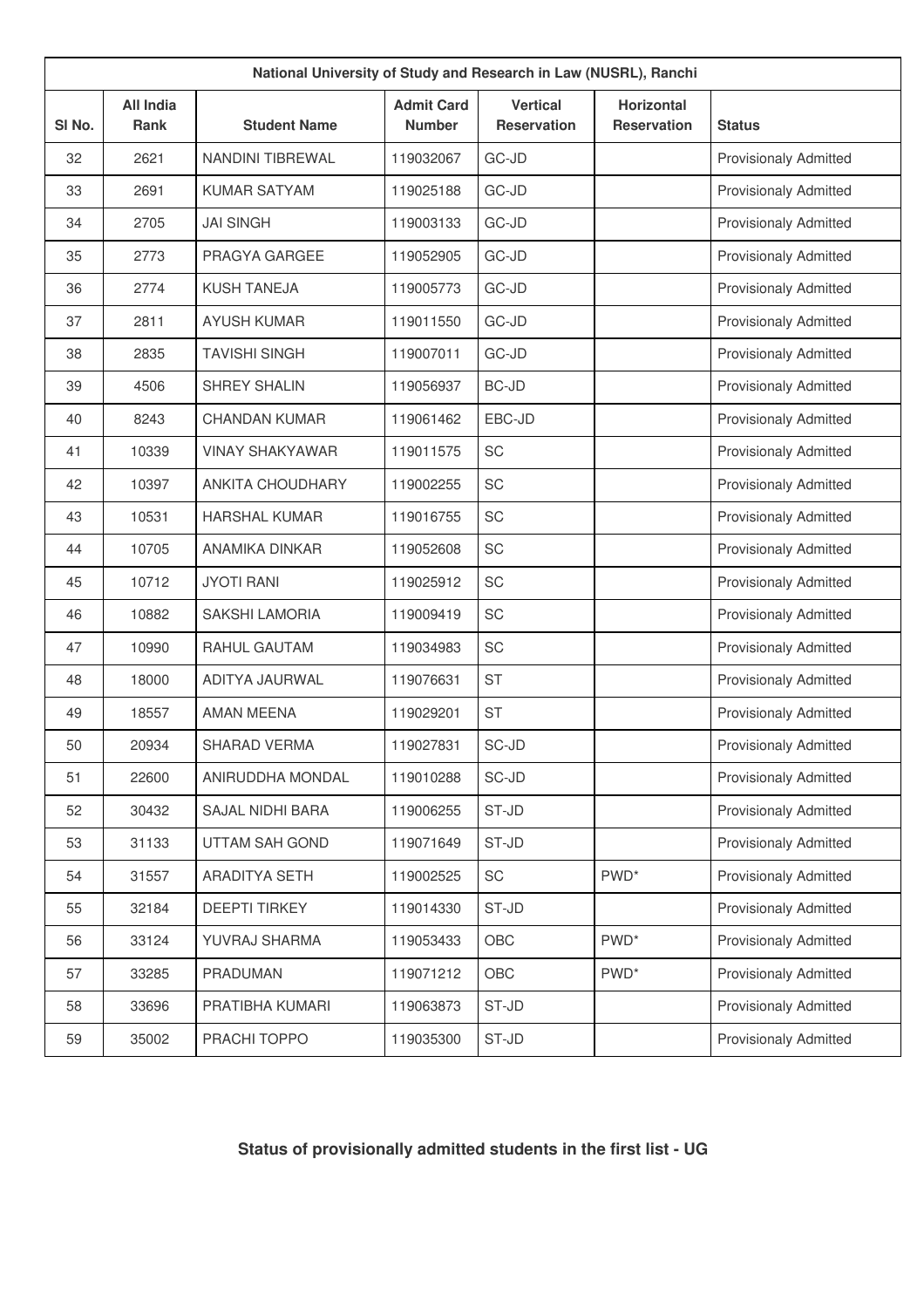|                  | National University of Study and Research in Law (NUSRL), Ranchi |                                        |                                    |                                       |                                         |                              |  |  |
|------------------|------------------------------------------------------------------|----------------------------------------|------------------------------------|---------------------------------------|-----------------------------------------|------------------------------|--|--|
| SI No.           | <b>All India</b><br>Rank                                         | <b>Student Name</b>                    | <b>Admit Card</b><br><b>Number</b> | <b>Vertical</b><br><b>Reservation</b> | <b>Horizontal</b><br><b>Reservation</b> | <b>Status</b>                |  |  |
| 1                | 688                                                              | ASHUTOSH CHANDRA                       | 119000899                          | General                               |                                         | Sought Upgradation           |  |  |
| 2                | 728                                                              | AAYUSH MAHESHWARI                      | 119011365                          | General                               |                                         | Sought Upgradation           |  |  |
| 3                | 886                                                              | KRITIKA SINGH BHATI                    | 119023706                          | General                               |                                         | Vacant                       |  |  |
| 4                | 890                                                              | <b>ARYAN PARASHAR</b>                  | 119036165                          | General                               |                                         | Vacant                       |  |  |
| 5                | 891                                                              | <b>SEJAL PATNI</b>                     | 119062695                          | General                               |                                         | Vacant                       |  |  |
| 6                | 913                                                              | SOUMYA NAYAK                           | 119027048                          | General                               |                                         | Vacant                       |  |  |
| $\overline{7}$   | 914                                                              | SAUBHAGYA KUMAR                        | 119024878                          | General                               |                                         | <b>Provisionaly Admitted</b> |  |  |
| 8                | 918                                                              | <b>HARSHITA DIXIT</b>                  | 119028639                          | General                               |                                         | Vacant                       |  |  |
| $\boldsymbol{9}$ | 919                                                              | NISHANT GABA                           | 119019473                          | General                               |                                         | Vacant                       |  |  |
| 10               | 921                                                              | <b>NAMAN GULECHHA</b>                  | 119037119                          | General                               |                                         | Vacant                       |  |  |
| 11               | 927                                                              | KALYANI SHARMA                         | 119032524                          | General                               |                                         | Vacant                       |  |  |
| 12               | 928                                                              | <b>MEENAKSHI TEJWANI</b>               | 119016482                          | General                               |                                         | Vacant                       |  |  |
| 13               | 932                                                              | <b>SURBHI MHASKI</b>                   | 119037959                          | General                               |                                         | Vacant                       |  |  |
| 14               | 934                                                              | <b>MISHIKA LOONKER</b>                 | 119056903                          | General                               |                                         | Vacant                       |  |  |
| 15               | 939                                                              | RUDHI NAWAL                            | 119029179                          | General                               |                                         | Vacant                       |  |  |
| 16               | 945                                                              | <b>OJASWI SINGH</b>                    | 119032898                          | General                               |                                         | Vacant                       |  |  |
| 17               | 946                                                              | ANURAG CHOUDHARY                       | 119049927                          | General                               |                                         | Vacant                       |  |  |
| 18               | 947                                                              | SURYAPRATAP SINGH<br><b>JODHA</b>      | 119029949                          | General                               |                                         | Vacant                       |  |  |
| 19               | 951                                                              | PURNIMA PATHAK                         | 119019176                          | General                               |                                         | Vacant                       |  |  |
| 20               | 955                                                              | AKSHITA SAXENA                         | 119027777                          | General                               |                                         | Vacant                       |  |  |
| 21               | 956                                                              | S AISHWARYA                            | 119021070                          | General                               |                                         | Vacant                       |  |  |
| 22               | 958                                                              | <b>VISHAL SINGH</b>                    | 119022964                          | General                               |                                         | Vacant                       |  |  |
| 23               | 960                                                              | <b>MANAS SHRIVASTAVA</b>               | 119065243                          | General                               |                                         | Sought Upgradation           |  |  |
| 24               | 962                                                              | <b>ABHISHEK RAI</b>                    | 119018290                          | General                               |                                         | Vacant                       |  |  |
| 25               | 964                                                              | <b>MAHEK NARESH</b><br><b>SHIVNANI</b> | 119045877                          | General                               |                                         | Vacant                       |  |  |
| 26               | 965                                                              | RAHUL DADHICH                          | 119032203                          | General                               |                                         | Vacant                       |  |  |
| 27               | 966                                                              | PRATYUSH SINGH                         | 119016937                          | General                               |                                         | Vacant                       |  |  |
| 28               | 970                                                              | HEMANT BUDANIA                         | 119032695                          | OBC                                   |                                         | Vacant                       |  |  |
| 29               | 1017                                                             | ATUL KUMAR SINGH                       | 119023422                          | OBC                                   |                                         | Sought Upgradation           |  |  |
| 30               | 1035                                                             | RITURAJ SINGH PARMAR                   | 119032224                          | OBC                                   |                                         | Sought Upgradation           |  |  |
| 31               | 1044                                                             | SANKALP PARIHAR                        | 119026970                          | OBC                                   |                                         | Vacant                       |  |  |
| 32               | 1062                                                             | DHEKANE AKSHAY<br><b>RAJENDRA</b>      | 119069949                          | OBC                                   |                                         | Vacant                       |  |  |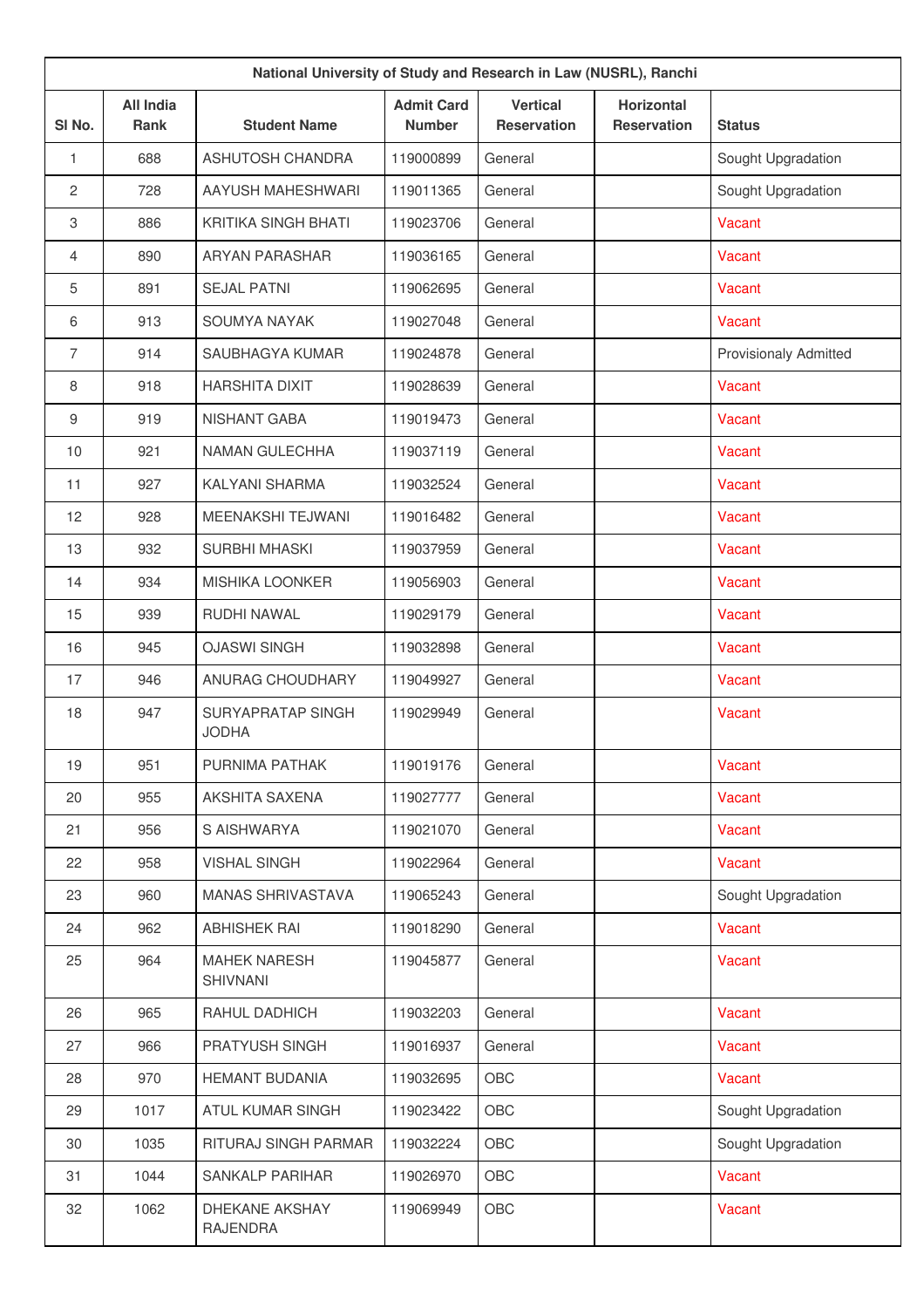| National University of Study and Research in Law (NUSRL), Ranchi |                                 |                          |                                    |                                       |                                         |                              |  |
|------------------------------------------------------------------|---------------------------------|--------------------------|------------------------------------|---------------------------------------|-----------------------------------------|------------------------------|--|
| SI <sub>No.</sub>                                                | <b>All India</b><br><b>Rank</b> | <b>Student Name</b>      | <b>Admit Card</b><br><b>Number</b> | <b>Vertical</b><br><b>Reservation</b> | <b>Horizontal</b><br><b>Reservation</b> | <b>Status</b>                |  |
| 33                                                               | 1092                            | <b>NIKHIL RATHORE</b>    | 119025297                          | <b>OBC</b>                            |                                         | Vacant                       |  |
| 34                                                               | 1105                            | SRUTEE PRIYADARSHINI     | 119024374                          | GC-JD                                 |                                         | Sought Upgradation           |  |
| 35                                                               | 1114                            | <b>DEEPALI</b>           | 119028059                          | <b>OBC</b>                            |                                         | Vacant                       |  |
| 36                                                               | 1128                            | AMANDEEP YADAV           | 119037995                          | OBC                                   |                                         | Sought Upgradation           |  |
| 37                                                               | 1146                            | PRIYANSHU ASHIYA         | 119017703                          | OBC                                   |                                         | Sought Upgradation           |  |
| 38                                                               | 1154                            | ROHAN TARACHAND<br>PAYAL | 119072770                          | OBC                                   |                                         | Sought Upgradation           |  |
| 39                                                               | 1175                            | <b>SHIVANSH SONI</b>     | 119066995                          | <b>OBC</b>                            |                                         | Vacant                       |  |
| 40                                                               | 1184                            | SAMIKSHA SINGH           | 119017135                          | GC-JD                                 |                                         | Sought Upgradation           |  |
| 41                                                               | 1207                            | SAMBHAWI SANGHMITRA      | 119057762                          | OBC                                   |                                         | Vacant                       |  |
| 42                                                               | 1224                            | <b>ANKURIT YADAV</b>     | 119039275                          | OBC                                   |                                         | Sought Upgradation           |  |
| 43                                                               | 1272                            | <b>KOMAL RAY</b>         | 119001881                          | OBC                                   |                                         | Sought Upgradation           |  |
| 44                                                               | 1273                            | PRAKASH DEWAL            | 119019246                          | OBC                                   |                                         | Sought Upgradation           |  |
| 45                                                               | 1277                            | DHEERAJ JANGID           | 119055044                          | OBC                                   |                                         | Sought Upgradation           |  |
| 46                                                               | 1302                            | <b>ADITI ANAND</b>       | 119014297                          | GC-JD                                 |                                         | Sought Upgradation           |  |
| 47                                                               | 1350                            | <b>ISHITA TULSYAN</b>    | 119032144                          | GC-JD                                 |                                         | Sought Upgradation           |  |
| 48                                                               | 1395                            | <b>AYUSHI GUPTA</b>      | 119018038                          | GC-JD                                 |                                         | Vacant                       |  |
| 49                                                               | 1487                            | <b>AAYUSH KUMAR</b>      | 119034189                          | GC-JD                                 |                                         | Sought Upgradation           |  |
| 50                                                               | 1500                            | <b>BARNALI DUTTA</b>     | 119030712                          | GC-JD                                 |                                         | Vacant                       |  |
| 51                                                               | 1562                            | RICHA PUSHPAM            | 119000868                          | GC-JD                                 |                                         | <b>Provisionaly Admitted</b> |  |
| 52                                                               | 1612                            | SONAL KUMARI             | 119017364                          | GC-JD                                 |                                         | Sought Upgradation           |  |
| 53                                                               | 1631                            | <b>KUMAR SWAPNIL</b>     | 119044028                          | $GC-JD$                               |                                         | Provisionaly Admitted        |  |
| 54                                                               | 1660                            | RAJ SHEKHAR              | 119005876                          | GC-JD                                 |                                         | Provisionaly Admitted        |  |
| 55                                                               | 1869                            | RISHABH AGARWAL          | 119001941                          | $GC-JD$                               |                                         | Sought Upgradation           |  |
| 56                                                               | 1931                            | SHASHWAT MUKHERJEE       | 119007189                          | GC-JD                                 |                                         | Sought Upgradation           |  |
| 57                                                               | 1985                            | <b>AMIT KUMAR</b>        | 119007426                          | $GC-JD$                               |                                         | Sought Upgradation           |  |
| 58                                                               | 1987                            | SOUMYA SNIGDH            | 119064662                          | GC-JD                                 |                                         | Provisionaly Admitted        |  |
| 59                                                               | 2080                            | NIKHIL KUMAR KARN        | 119060810                          | GC-JD                                 |                                         | Sought Upgradation           |  |
| 60                                                               | 2081                            | <b>AYUSH DIKSHIT</b>     | 119002755                          | GC-JD                                 |                                         | Vacant                       |  |
| 61                                                               | 2131                            | <b>DIVYA GYAN</b>        | 119022836                          | $GC-JD$                               |                                         | Provisionaly Admitted        |  |
| 62                                                               | 2196                            | <b>MANISH KUMAR</b>      | 119071156                          | GC-JD                                 |                                         | Sought Upgradation           |  |
| 63                                                               | 2249                            | KHUSHEE RUNTHALA         | 119027490                          | GC-JD                                 |                                         | Sought Upgradation           |  |
| 64                                                               | 2379                            | <b>TARIQUE MUMTAZ</b>    | 119073891                          | GC-JD                                 |                                         | Provisionaly Admitted        |  |
| 65                                                               | 2432                            | ARHAM ANWAR              | 119017933                          | $GC-JD$                               |                                         | Vacant                       |  |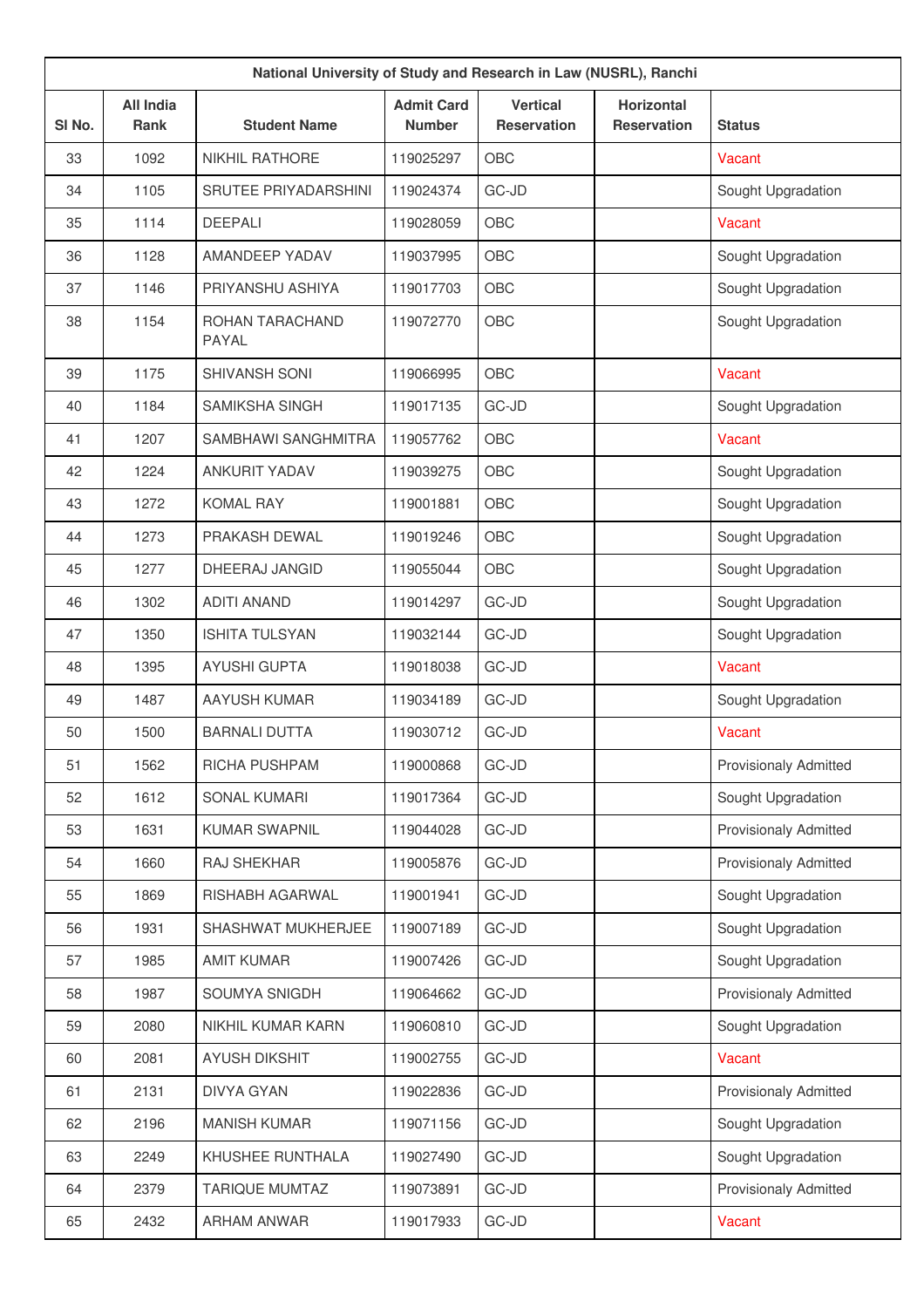|                   | National University of Study and Research in Law (NUSRL), Ranchi |                                      |                                    |                                       |                                         |                              |  |  |
|-------------------|------------------------------------------------------------------|--------------------------------------|------------------------------------|---------------------------------------|-----------------------------------------|------------------------------|--|--|
| SI <sub>No.</sub> | <b>All India</b><br><b>Rank</b>                                  | <b>Student Name</b>                  | <b>Admit Card</b><br><b>Number</b> | <b>Vertical</b><br><b>Reservation</b> | <b>Horizontal</b><br><b>Reservation</b> | <b>Status</b>                |  |  |
| 66                | 2439                                                             | <b>SNEHA KUMARI</b>                  | 119015998                          | GC-JD                                 |                                         | Vacant                       |  |  |
| 67                | 2460                                                             | AMEY VIKRAM CHAUHAN                  | 119001686                          | GC-JD                                 |                                         | Vacant                       |  |  |
| 68                | 2468                                                             | DHRUV VATSYAYAN                      | 119016831                          | GC-JD                                 |                                         | Vacant                       |  |  |
| 69                | 2511                                                             | <b>AMARTYA</b><br>SAHASTRANSHU SINGH | 119002266                          | GC-JD                                 |                                         | <b>Provisionaly Admitted</b> |  |  |
| 70                | 2530                                                             | <b>KUMAR DHRUV</b>                   | 119007324                          | GC-JD                                 |                                         | <b>Provisionaly Admitted</b> |  |  |
| 71                | 3374                                                             | <b>ANURAG ANAND</b>                  | 119016551                          | EBC-JD                                |                                         | Sought Upgradation           |  |  |
| 72                | 3457                                                             | <b>SURENDRA PRATAP</b>               | 119036587                          | BC-JD                                 |                                         | Sought Upgradation           |  |  |
| 73                | 3562                                                             | <b>AMAN KUMAR</b>                    | 119017412                          | <b>BC-JD</b>                          |                                         | Sought Upgradation           |  |  |
| 74                | 4000                                                             | YASHDEEP KANHAI                      | 119031679                          | EBC-JD                                |                                         | <b>Provisionaly Admitted</b> |  |  |
| 75                | 7207                                                             | RIMIL BOBONGA                        | 119010440                          | <b>ST</b>                             |                                         | Vacant                       |  |  |
| 76                | 7367                                                             | RITIKA SHARMA                        | 119005366                          | EBC-JD                                |                                         | <b>Provisionaly Admitted</b> |  |  |
| 77                | 7707                                                             | <b>KANISHK BERWAL</b>                | 119056606                          | SC                                    |                                         | <b>Provisionaly Admitted</b> |  |  |
| 78                | 7743                                                             | <b>MADHUSHREE</b>                    | 119054602                          | EBC-JD                                |                                         | <b>Provisionaly Admitted</b> |  |  |
| 79                | 8220                                                             | <b>SAGAR KUMAR</b>                   | 119049434                          | EBC-JD                                |                                         | Vacant                       |  |  |
| 80                | 9448                                                             | SHUBHAM CHAUDHARY                    | 119045881                          | SC                                    |                                         | Vacant                       |  |  |
| 81                | 9597                                                             | <b>DIVYANSH MIMROT</b>               | 119047228                          | SC                                    |                                         | Vacant                       |  |  |
| 82                | 9651                                                             | ANSHUMAN JAMKIAR                     | 119022062                          | <b>SC</b>                             |                                         | Vacant                       |  |  |
| 83                | 9679                                                             | <b>RAJDEEP SINGH</b>                 | 119072160                          | SC                                    |                                         | Vacant                       |  |  |
| 84                | 9771                                                             | PATEL MIHIR                          | 119042412                          | SC                                    |                                         | Vacant                       |  |  |
| 85                | 9780                                                             | P AKHILA                             | 119010362                          | SC                                    |                                         | Vacant                       |  |  |
| 86                | 9845                                                             | <b>RONITA BISWAS</b>                 | 119015314                          | SC                                    |                                         | Vacant                       |  |  |
| 87                | 9991                                                             | KARUNA ANUPAM                        | 119059379                          | SC                                    |                                         | Vacant                       |  |  |
| 88                | 10307                                                            | <b>ADITI JERAI</b>                   | 119016933                          | <b>ST</b>                             |                                         | Vacant                       |  |  |
| 89                | 13680                                                            | <b>DAMOR BHADRESH</b><br>KHIMJIBHAI  | 119059262                          | <b>ST</b>                             |                                         | Vacant                       |  |  |
| 90                | 14923                                                            | DITTY GAURAV TIRKEY                  | 119055594                          | <b>ST</b>                             |                                         | Vacant                       |  |  |
| 91                | 15028                                                            | PRIYANSHI JHARWAL                    | 119020282                          | <b>ST</b>                             |                                         | Vacant                       |  |  |
| 92                | 16747                                                            | SHEETAL KUMARI                       | 119068483                          | ST-JD                                 |                                         | Sought Upgradation           |  |  |
| 93                | 17377                                                            | SWASTIKA CHANDELE                    | 119006444                          | SC-JD                                 |                                         | Vacant                       |  |  |
| 94                | 17748                                                            | PRIYANKITA MAJHI                     | 119062150                          | ST-JD                                 |                                         | Vacant                       |  |  |
| 95                | 18079                                                            | NEEL KUSUM LAKRA                     | 119046284                          | ST-JD                                 |                                         | Vacant                       |  |  |
| 96                | 18423                                                            | <b>HRICHA BOIPAI</b>                 | 119010030                          | ST-JD                                 |                                         | Provisionaly Admitted        |  |  |
| 97                | 18627                                                            | ROHIT KUMAR                          | 119032735                          | SC-JD                                 |                                         | Provisionaly Admitted        |  |  |
| 98                | 18685                                                            | <b>ANISH KAMAL</b>                   | 119022421                          | SC-JD                                 |                                         | Sought Upgradation           |  |  |
|                   |                                                                  |                                      |                                    |                                       |                                         |                              |  |  |